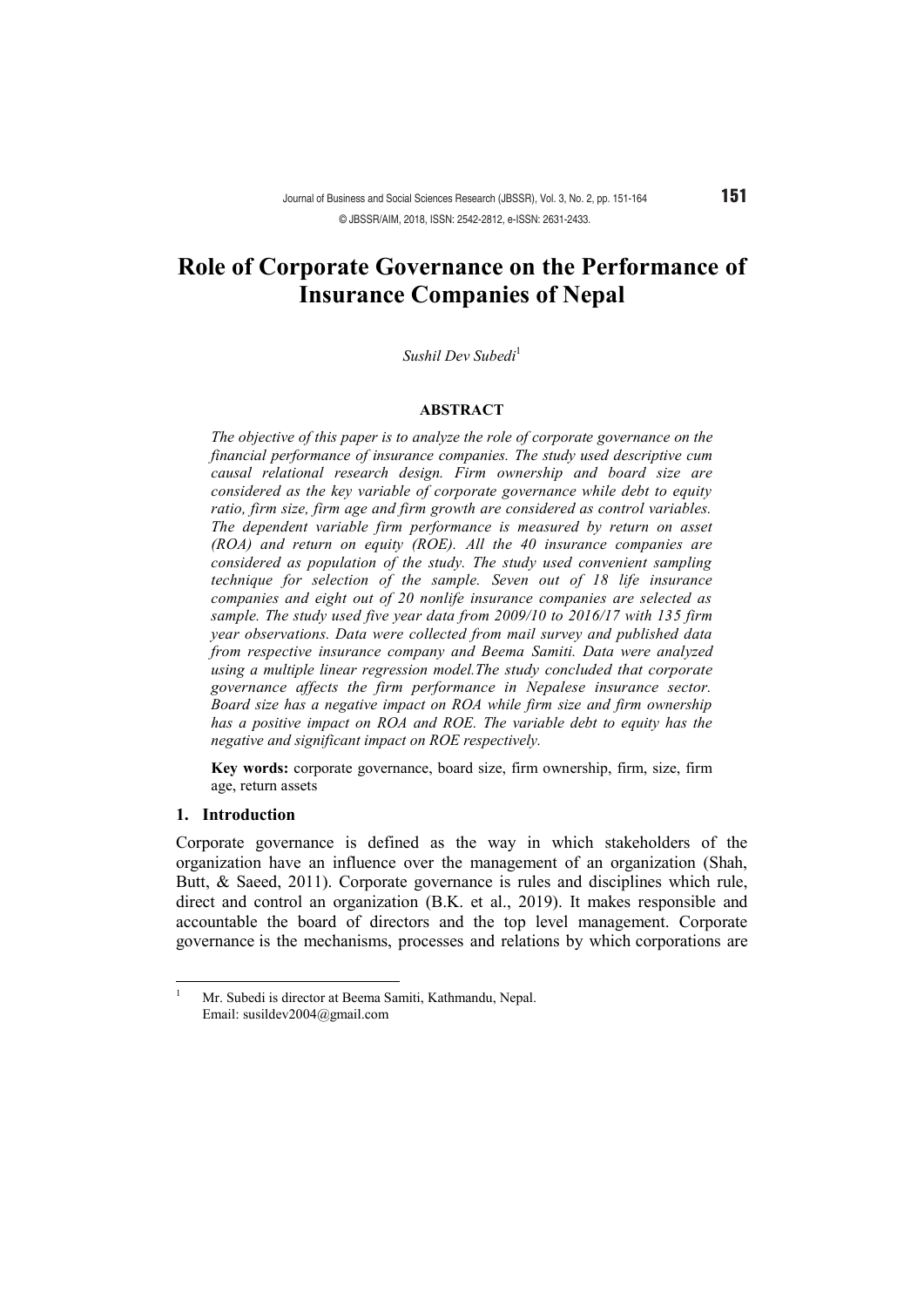#### 152 **Subedi:** Role of Corporate Governance on the Performance of Insurance Companies of Nepal

controlled and directed (Wikipedia, 2014). Corporate governance refers to a set of rules and incentives by which the management of a company is directed and controlled (Velnampy, 2013). Corporate governance is the system by which business corporations are directed and controlled by distributing the rights and responsibilities among different participants, such as the board, managers, shareholders, and other stakeholders, and spells out the rules and procedures for decision on corporate affairs (Pradhan & Adhikari, 2009). Corporate governance denotes the processes and structure that are responsible for the decision which have a very long team influence on the composition of management team, on capital structure, and on taking of important risks for the owners of the company (Awan & Khan, 2012). Ruin (2001) stated that the corporate governance as a group of people getting together as one united body with task and responsibility to direct control and rule with authority. The concept of corporate governance is popular with the emergence of agency problem when the ownership of companies is separated from the control thereof.

Corporate governance leads to a lot of benefits to different levels of management and helps the organization to reduce the corruption in management level, which helps to enhance the value of the shareholders. Blair (1995) said that corporate governance implicates the whole set of legal, cultural, and institutional arrangements that determine what publicly traded corporations can do, who controls them, how that control is exercised, and how the risk and the return from the activities they undertake are allocated. Corporate governance issues arise in an organization whenever two conditions are present. First, there is an agency problem and second, transaction costs are such that the agency problem cannot be dealt with through a contract (Hart, 1995). The source of agency problem dates back to decade ago. In  $18<sup>th</sup>$  century, Adam Smith argued that "The directors of such joint stock companies, however, being the manager rather of other people's money than their own, it cannot well be expected, that they should watch over it with the same anxious vigilance with which the partners in a private company frequently watch over their own (Jensen & Meckling, 1976). The objective of a corporation's shareholders is a return on their investment, managers are likely to have other goals, such as the power and prestige of running a large and powerful organization, or entertainment and other perquisites of their position. In this situation, managers' superior access to inside information and the relatively powerless position of the numerous and dispersed shareholders, mean that managers are likely to have the upper hand (Fama & Jensen, 1983).

Maharjan (2017) studied the effect of corporate governance practice on financial performance of insurance companies in Nepal. The study employed descriptive cum analytical research design. Board size, number of board meetings, CEO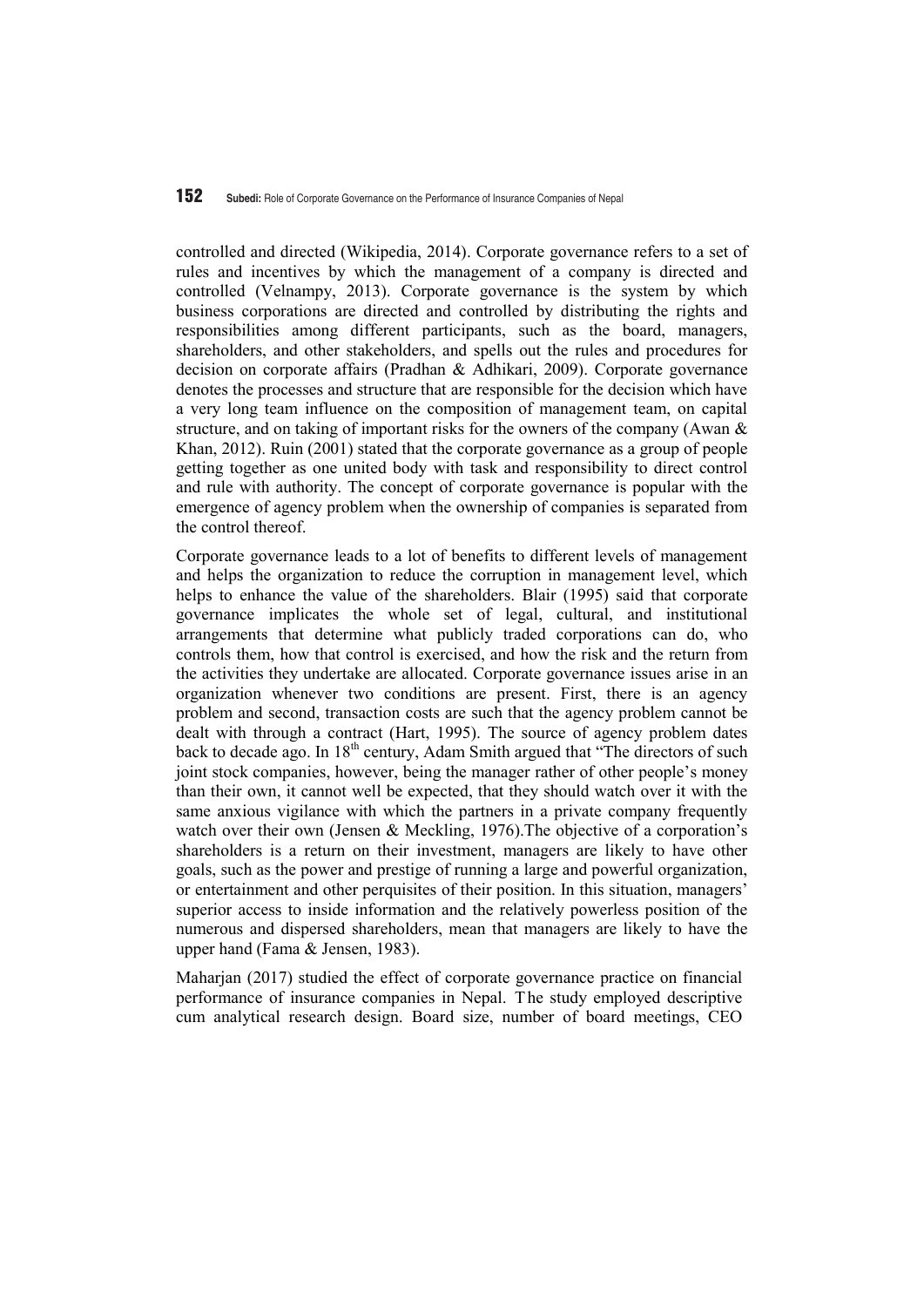duality, Audit committee are the explanatory variables for corporate governance. Firm size and age of the firms are also included as control variables to see the effect on the financial performance of Nepalese insurance Company. The performance of firms was measured using Return on Assets (ROA) and return on equity ROE. The study concluded that there exists relationship between the corporate governance practices and firms' financial performance. The board meeting and audit committee were found to positively affect the financial performance of insurance companies. Board size is found to be negative but not significant. The study also concludes CEO duality has the negative impact on the performance of the insurance company. Firm with large in size with high board meeting tend to perform well. Age of the company also positively influenced on the financial performance of insurance companies in Nepal.The main purpose of this study is to examine the relationship between corporate governance and the performance of the insurance companies in Nepal. The other specific objectives are to explore the relationship between corporate governance variable with firm performance as measured by ROA and ROE.

The first section of the study deals with the introduction, problem, scope and objective of the study. The second chapter will discuss about the research methodology. Section three is about the empirical results and the final section draws the conclusion. Discussion of the implication of the study as well is made on the last section.

#### **2. The Methodology**

The research is descriptive cum analytical research design. The population for the study includes all the 40 insurance companies in Nepal. Seven out of 18 life insurance companies and eight out of 20 nonlife insurance companies are selected as sample using convenient sampling technique. The study is about the Role of corporate governance on the performance of insurance companies of Nepal. The study examines the effects of independent variables on the performance of insurance companies of Nepal. The selected companies for the study purpose are presented in the annex 1. The study use five year data from 2011/12 to 2015/16 with 100 firm year observations. Data were collected from mail survey and published data from respective insurance company and Beema Samiti. Data were analyzed using correlational analysis and multiple linear regression models.

## **The Model**

The model assumes that the performance of the insurance companies depends on the several variables of corporate governance. The corporate governance variables are size of the board, audit committee, firm size, board independence and compliance. The model takes the following form: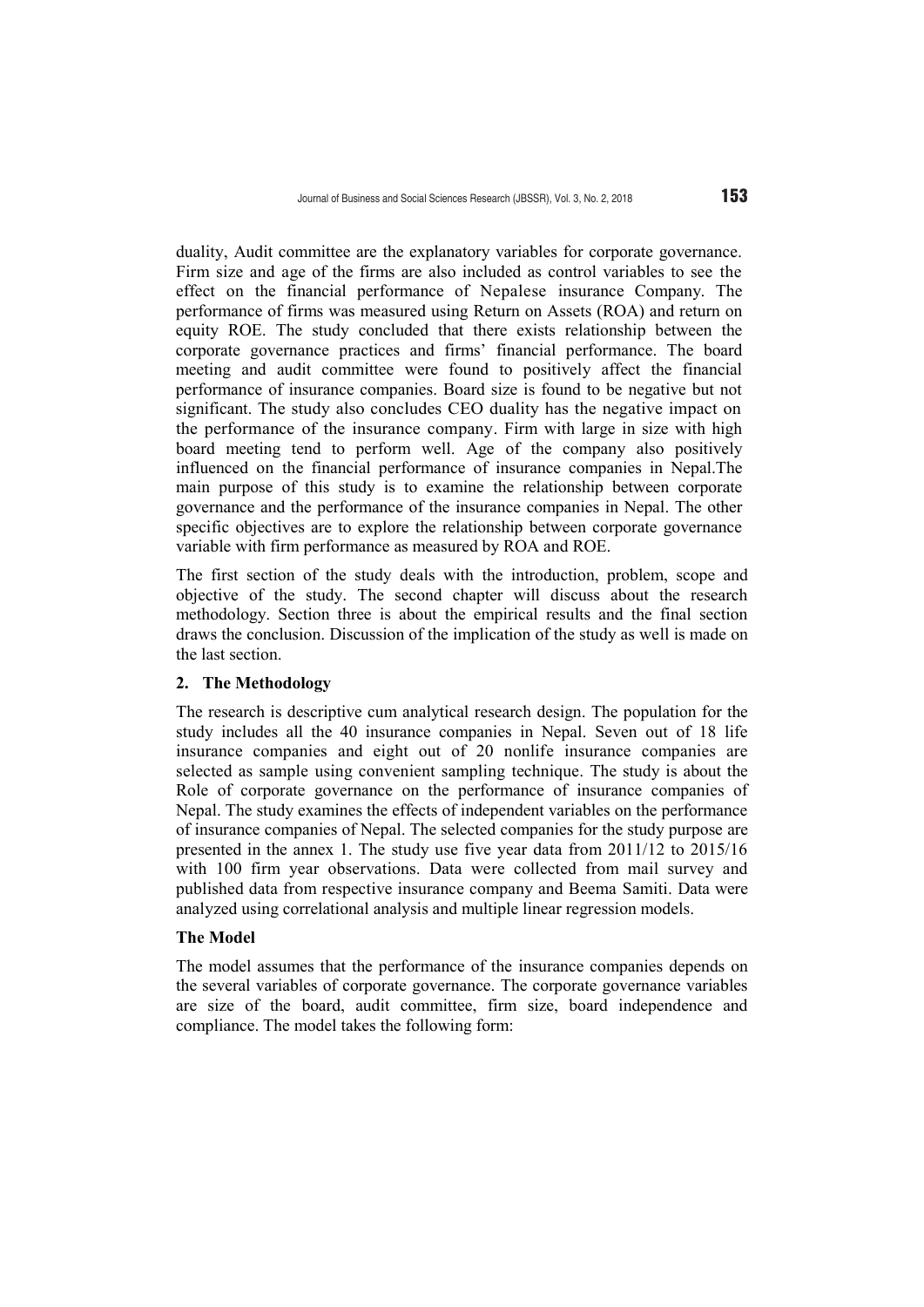154 **Subedi:** Role of Corporate Governance on the Performance of Insurance Companies of Nepal

Firm performance =  $fCG$  variables }

This means,

Performance of the insurance company  $(y)$  =

 $β_0 + β_1*FO + β_2*DE + β_3*BS + β_4*FS + β_5FA + β_6*FG + e_i$ 

The independent variables consist of corporate governance variables and control variable as under  $Y = ROA$  and ROE, FO=Firm ownership, DE=Debt to equity ratio, BS= Board size, FS= Firm size, FA= Firm age, FG=Firm growth, e=error term

Where, the performance is used as a dependent variable and is measured in terms of  $ROA = Return$  on Assets and  $ROE = Return$  on Equity

#### **Firm Ownership**

There are numbers of researches into the relationship between ownership and the profitability of insurance company.

Various empirical studies show the relationship between ownership type and firm performance. Foreign ownership plays crucial role in a firm's performance, particularly in developing and transitional economies (Grog and Greenway, 2004). Most of these studies carried out in industrial and developing countries and they have argued that foreign banks are more profitable than domestic one in developing countries and less profitable in industrial countries (Chaanti, 1985).

*H1: Foreign ownership is positively related to the performance of insurance company.* 

# **Debt to Equity Ratio**

The Debt/Equity (D/E) Ratio is calculated by dividing a company's total liabilities by its shareholder equity. These numbers are available on the balance sheet of a company's financial statements. The ratio is used to evaluate a company's financial leverage (Investopedia, 2018).

The debt-to-equity ratio (D/E) is a financial ratio indicating the relative proportion of shareholders' equity and debt used to finance a company's assets. Closely related to leveraging, the ratio is also known as risk, gearing or leverage. The two components are often taken from the firm's balance sheet or statement of financial position (so-called book value), but the ratio may also be calculated using market values for both, if the company's debt and equity are publicly traded, or using a combination of book value for debt and market value for equity financially.

*H2: Debt to equity is negatively related to the performance of insurance company.*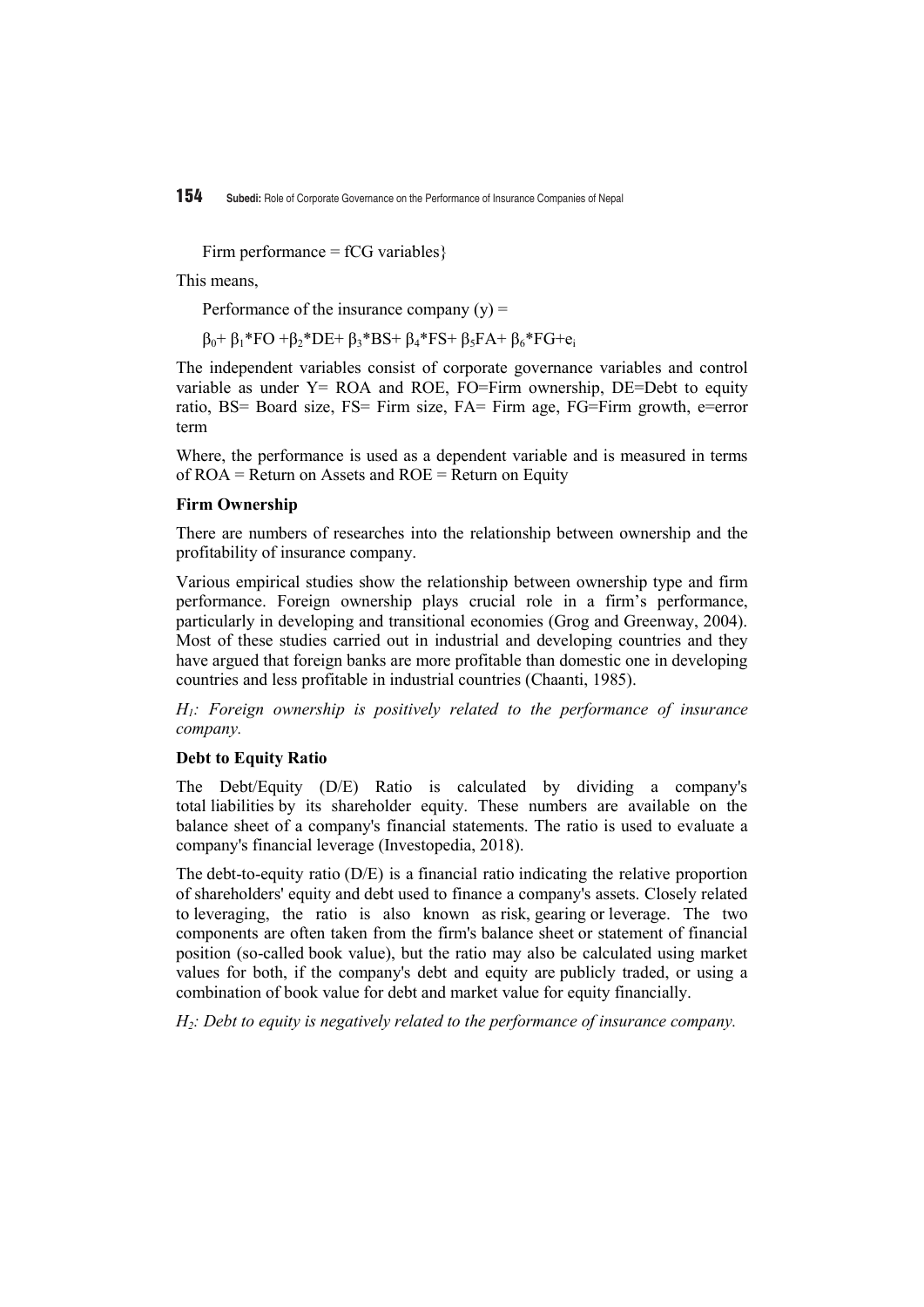## **Board Size**

Board size is a members of board committee or board director. There may be communication problem and complication if the board size is larger. The board size is the number of board members of the insurance companies. This study will examine the effect of the size of the board in the performance of the insurance company. According to Syriopoulos & Tsatsaronis (2011) the board size has a negative impact on the firm's performance. The board of directors can be described in terms of size, structure, tenure and voting mechanisms. We intuitively understand that the size of group matters for decision making. However, our institution on this issue is saddled with ambiguities. On the one hand people are hardwired for the horse trading; hence it is easier to reach a common ground when fewer people are involved in decision making (Silva, 1993).

*H3: The size of board is negatively related to the performance of the insurance company.*

## **Firm Size**

The firm size is a natural logarithm of total assets of the insurance company. According to Mehran (1995) the size of company is considered in this study as control variables to have a relationship with other factors. Optimum firm size is dependent on a variety of internal and external factors. Growing a company is like blowing up a balloon. Your first view breaths, though difficult, produce immediate results. Subsequent breaths expand the balloon proportionally until it nears capacity. On average, larger companies have better performance as they are able to diversify their risk (Ghosh, 1998). Furthermore, larger company has larger market share and market power in respect of customers and investment volume.

*H4: Size of firm is positively related to the performance of insurance company.* 

#### **Firm Age**

As the firm grows older, their performance and their brand become stronger. Consumer loyalty and the increased network help the firm to make better performance. The age has been determined by investigating of year of establishment. A newly established firm has less resources and faces even more difficulties up to reaching break-even point. Older company can occupy the larger portion of market whereas it becomes difficult for new one.

*H5: Firm age is positively related to the performance of insurance company.* 

## **Firm Growth**

The growth of the firm is the increment rate of the value of assets and liability of the firm. As the firm grows larger, the performance of the firm increases because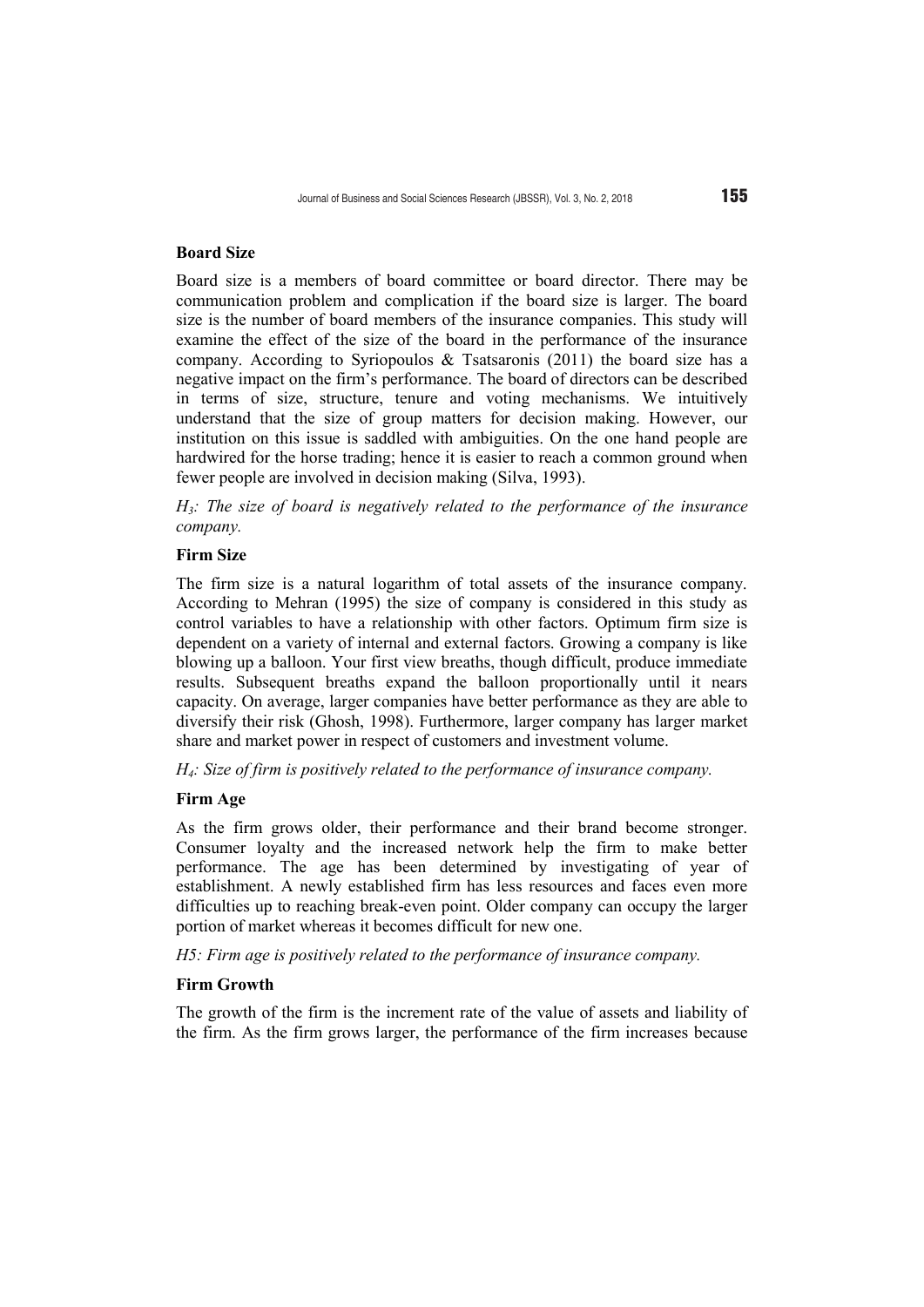growth of the firm helps to increase the strength and competency of firm. So, firm makes strategy to increase the growth rate at the expected level.

*H6: Firm age is positively related to the performance of insurance company.* 

## **Return on Assets**

The amount of net income returned as a percentage of shareholder's equity. Return on equity measures a corporation's profitability by revealing how much profit a company generates with the money shareholders have invested. Return on assets is not useful for comparisons between industries because of factors of scale and peculiar capital requirements such as reserve requirements in the insurance and banking.

## **Return on Equity**

The amount of net income returned as percentage of shareholders' equity Return on equity measures a corporation's profitability by revealing how much profit a company generates with the money shareholders have invested (Investopedia, 2018). It is often said to be the ultimate ratio or the 'mother of all ratios' that can be obtained from a company's financial statement. It measures how profitable a company is for the owner of the investment, and how profitably a company employs its equity (Ratios, 2013). The above discussion can be summarized in theoretical framework in Figure 2.1

## **Conceptual Framework**



Independent variables Dependent variables

Figureshowstheconceptualframeworkwherecorporategovernanceissuesare measured by boardsize, ownership type, firm growth, debt to equity, firm size and age. Return on assets, return on equity are the dependent variables of firms' performance.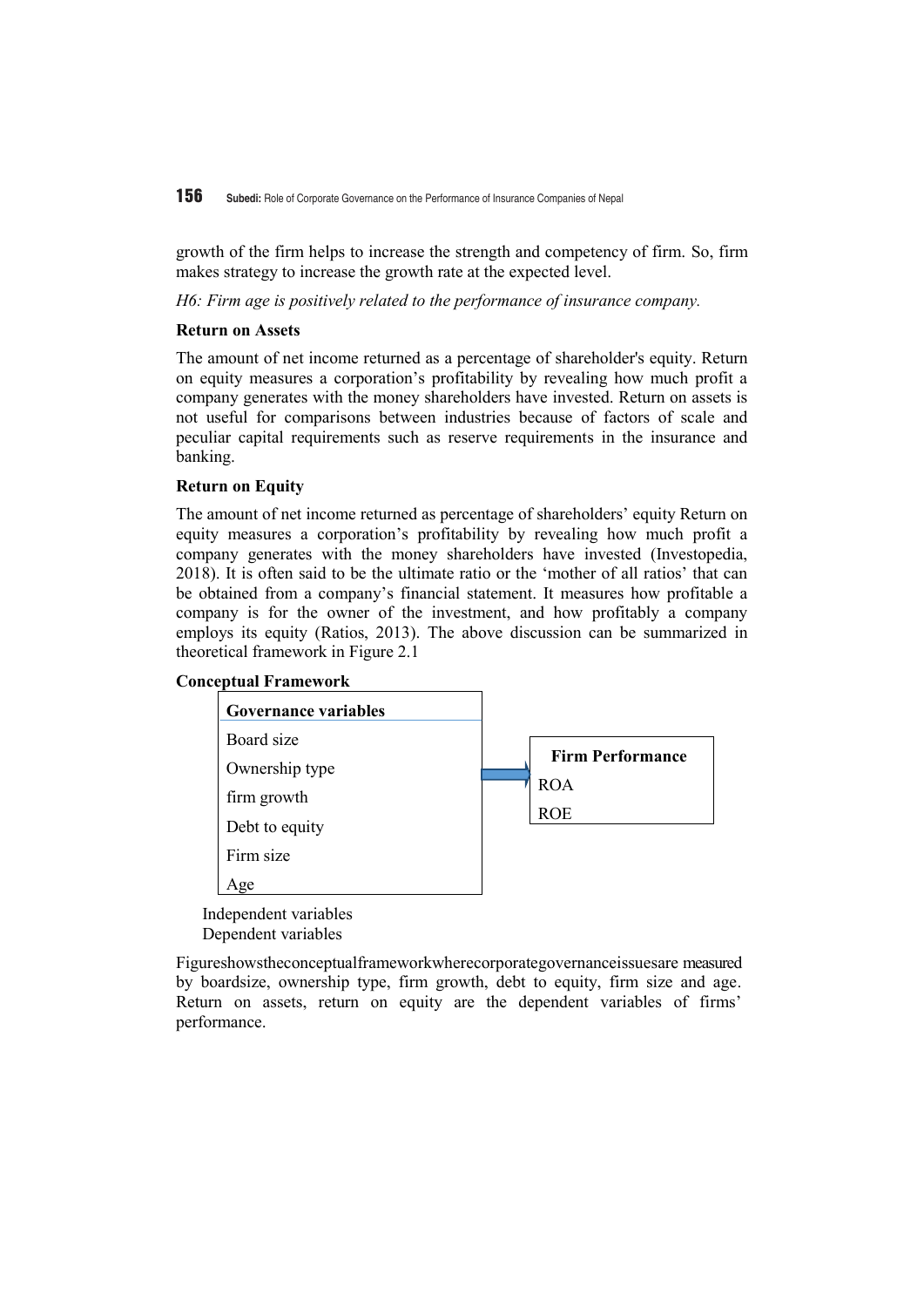| <b>Firm Performance (Dependent Variables)</b> | <b>Description</b>      |
|-----------------------------------------------|-------------------------|
| ROA=Return on Assets                          | Net income/Total Assets |
| ROE=Return on Equity                          | Net income/Total Equity |

# Independent and control variables

| Corporate<br>variables)  | Governance | (Independent Description and Measurement |
|--------------------------|------------|------------------------------------------|
| <b>BS=Board Size</b>     |            | No. of members in a board.               |
| $FO = Foreign ownership$ |            | Foreign = 1, otherwise = $0$             |

#### **Control Variables**

| <b>Independent Variables</b> | Description                               |
|------------------------------|-------------------------------------------|
| $FS = Firm Size$             | Value of the firm (total Assets)          |
|                              | Log of total assets                       |
| Age                          | No of years the firm has been established |
| Debt to Equity               | Total debt /Total equity                  |
| Firm Growth                  | Growth in net assets                      |

## **3. Result and Discussion**

Descriptive statistics shows the mean, standard deviation, minimum and maximum return on assets ranges from negative - 0.5 to 19.03 percent, leading to the average return on assets of 1.78 percent. Return on equity ranges from negative 52.71 percent to 193.02 percent, leading the average return on equity to 15.01 percent. Standard deviation on ROA is 1.825 percent. This signifies that there is a little variation in the mean value of ROA in Nepalese insurance companies.

The mean value of return on equity is 15.01 percent. Debt to equity ranges from negative 106.2 to 142.74 percent, firm growth ranges from negative 93.01 percent to 317.29 percent, firm size ranges from 1491.81 to 1929.63 percent, firm age ranges from 8 to 69 years, board size ranges from 5 directors to 9 directors and foreign ownership ranges from 10 percent to 100 percent in Nepalese insurance companies. The average firm growth has been observed to 27.54 percent while average firm size is 168.28 percent. The average firm age and board size are observed to be 16.48 years and 7 directors respectively while average foreign ownership is 18.69 percent in Nepalese insurance companies.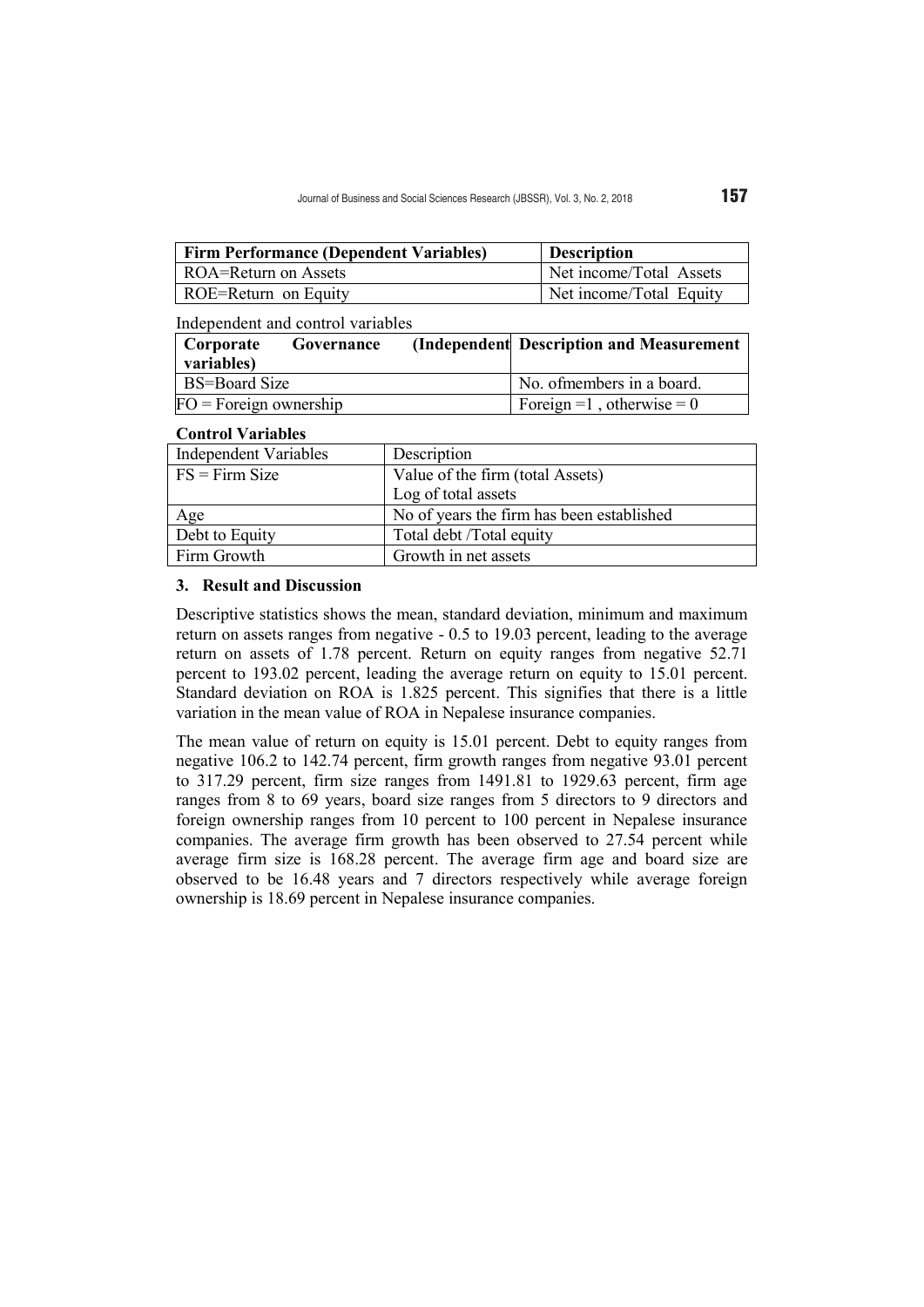|                     | N   | Minimum    | Maximum | Mean    | St. Deviation |
|---------------------|-----|------------|---------|---------|---------------|
| Return on Assets    | 134 | $-0.0050$  | 0.1903  | 0.01780 | 0.01825       |
| Return on Equity    | 138 | $-0.5271$  | 1.9302  | 0.1501  | 0.2297        |
| Debt to Equity      | 114 | $-1.0621$  | 1.4274  | 0.2202  | 0.3343        |
| Firm Growth         | 107 | $-0.9301$  | 3.1729  | 0.2754  | 0.4648        |
| Firm Size           | 138 | $-14.9181$ | 19.291  | 1.6828  | 0.7574        |
| Firm Age            | 139 | 8          | 6.9     | 16.48   | 16.324        |
| <b>Board Size</b>   | 137 | 5          | 9       | 7.09    | 1.325         |
| Foreign Ownership   | 30  | 0.10       | 1.00    | 0.1869  | 0.2059        |
| Valid N (list wise) | 30  |            |         |         |               |

Table 2: *Descriptive Statistics*

## **Correlation Analysis**

Correlation analysis is performed in order to obtain an understanding the relationship among all the variables. Return on asset is positively correlated debt to equity ratio, firm size, and age of the firm. However, ROA has a negative relation with firm growth, board size and foreign ownership. Firm growth, board size and foreign ownership have very less impact on insurance company's ROA. ROE has overall negative relationship exist with firm growth, firm size, firm age, board size and foreign ownership. On the other hand, there is a positive relationship between ROE and debt to equity ratio. Debt to equity has a negative relationship with firm growth, firm size and firm age.

Board size of foreign ownership has a positive relationship with debt to equity ratio. Increase in the number of board of directors and foreign ownership increases the debt to equity ratio. Similarly, firm growth has a positive relationship with firm age, board size and foreign ownership, whereas firm size has negative impact on firm growth. Firm size has negative relationship with board size and foreign ownership. Firm size has positive relationship with firm age. Firm with longer period of establishment has a bigger firm size. The firm age has negative relationship with board size and foreign ownership. Board size has positive impact on foreign ownership. Firms having foreign ownership have more number of board members and vice versa.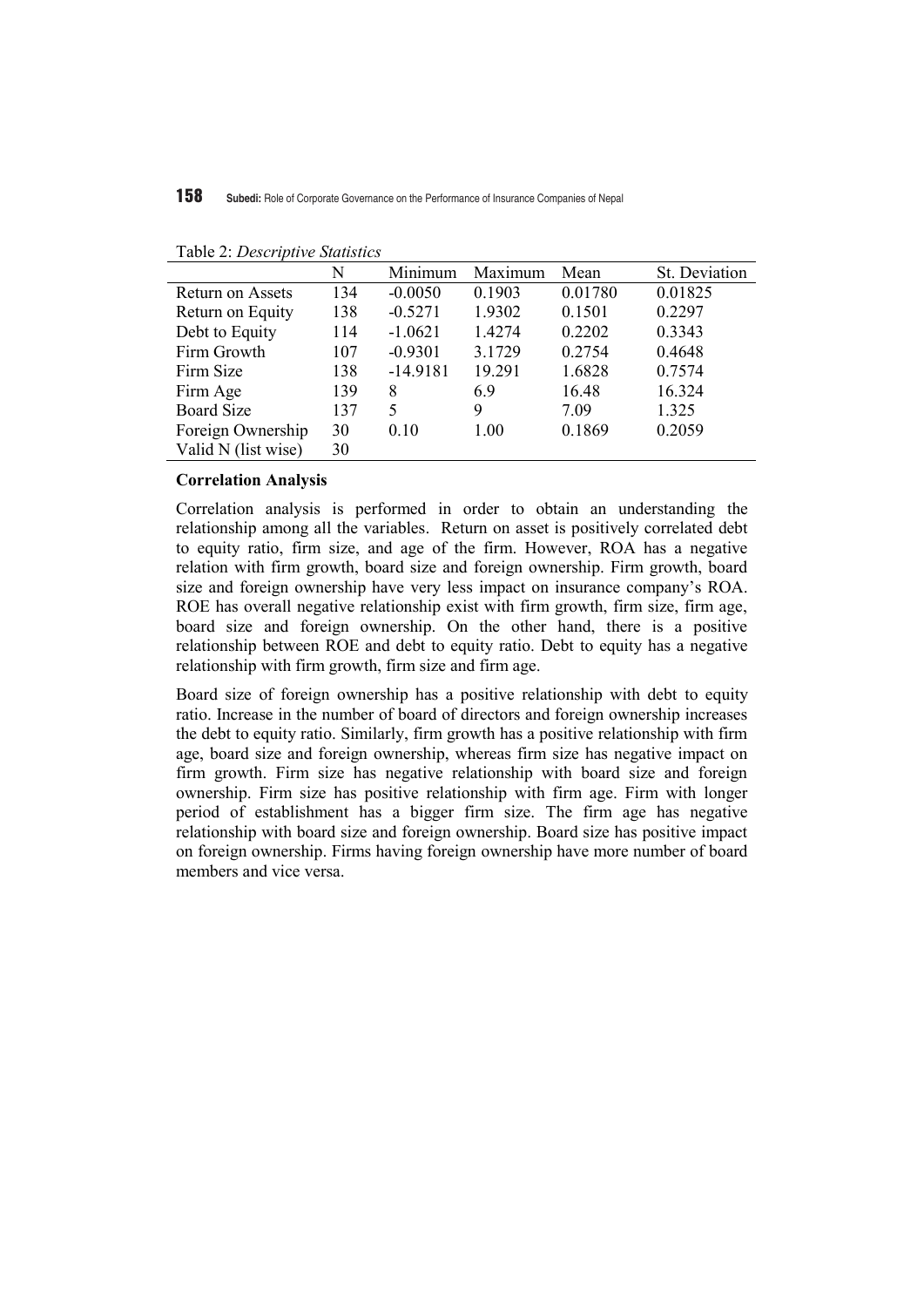Table 3: *Correlation Matrix for the Dependent and Independent Variables*

|                   | Return    | Return     | Debt to    | Firm     | Firm       | Firm      | Board | Foreign   |
|-------------------|-----------|------------|------------|----------|------------|-----------|-------|-----------|
|                   | on        | on         | Equity     | Growth   | Size       | Age       | Size  | Ownership |
|                   | Assets    | Equity     |            |          |            |           |       |           |
| Return<br>on      |           |            |            |          |            |           |       |           |
| Assets            |           |            |            |          |            |           |       |           |
| Return<br>on      | 0.02      |            |            |          |            |           |       |           |
| Equity            |           |            |            |          |            |           |       |           |
| Debt<br>to        | 0.104     | 0.479      |            |          |            |           |       |           |
| Equity            |           |            |            |          |            |           |       |           |
| Firm              | $-0.007$  | $-0.108$   | $-0.111$   |          |            |           |       |           |
| Growth            |           |            |            |          |            |           |       |           |
| Firm Size         | 0.122     | $-0.048$   | $-0.403**$ | $-0.056$ |            |           |       |           |
| Firm Age          | 0.44      | $-0.164$   | $-0.618**$ | 0.028    | $0.622**$  | 1         |       |           |
| <b>Board Size</b> | $-0.063$  | $-0.091$   | 0.049      | 0.068    | $-0.224*$  | $-0.89**$ | 1     |           |
| Foreign           |           | $-0.789**$ | $-0.111$   | 0.121    | $-0.483**$ |           | 0.040 | 1         |
| Ownership         | $0.741**$ |            |            |          |            | $0.702**$ |       |           |

*1. \*\*Correlation is significant at the 0.01 level (2-tailed)*

*2. \* Correlation is significant at the 0.05 level (2-tailed)* 

# **Regression Analysis**

The regression of corporate governance and control variables on the performance of insurance companies has been analyzed by defining the performance of insurance companies in terms of return on equity, return on assets.

## *Estimated Relationships between Return on Assets and Firm Specific Variables*

Table 4 reflects the regression analysis of the effect of corporate variables on the firm performance as measured by ROA. For this purpose univitiate and multi vitiate regression model have been employed. Model 1 to 6 are univitiate as each corporate governance variable is regress on the ROA. Model 7, 8 and 9 are multivariate regression model used to see the effect of the control variable along with considered variable to the dependent variable ROA.

Board size, Debt to equity and firm growth are negatively related with return on assets. The beta coefficient of board size is negative at 1 percent level of significant indicate that the result is as per the prior hypothesis. This result reveals that higher the board size lower will be the profitability of the firm and vice versa. The negative impact of debt to equity with ROA is as per the prior hypothesis but it is not significant. The negative causal relationship of firm growth is contradictory as per prior hypothesis but it is not significant. The other variable like debt to equity has a negative impact on ROA; however, the beta coefficients are not significant at 5 percent level of significance. The beta coefficient of firm ownership is found to be positive in both univitiate and multivariate regression model which is as per the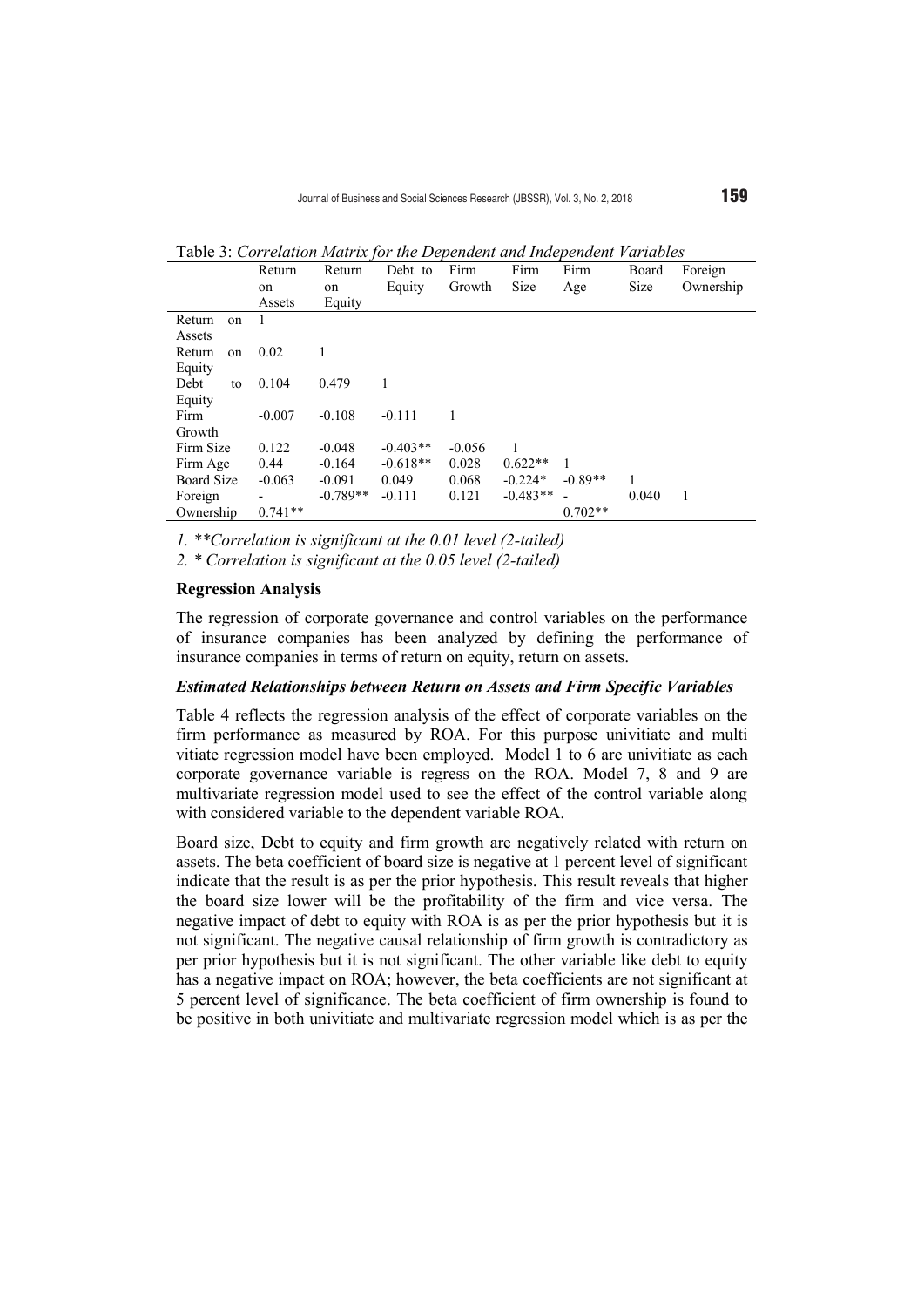prior hypothesis indicates that foreign ownership has positive impact on ROA. Firm size is found to be positively related with ROA however it is found to be negatively related in multivariate regression model significant at 1 percent level of significant. This indicates that larger the firm growth, lower would be the return on assets. However, the beta coefficient is not significant at 5 percent level of significance. The result also indicates that larger the portion of foreign ownership, lower would be the return on assets and beta coefficient is also significant. The multivariate regression result shows that firm size, ownership type and board size variables are found to be significant. The result is presented in the table below.

Table 4: *Estimated Relationships between Return on Assets and Firm Specific Variables*

|                |              |          |          | Regression Coefficient of |           |                       |            |          |              |        |
|----------------|--------------|----------|----------|---------------------------|-----------|-----------------------|------------|----------|--------------|--------|
| Models         | Intercept    | DE       | FG       | FS                        | <b>FA</b> | FO.                   | <b>BS</b>  | $R^2$    | <b>SEE</b>   | F      |
| 1              | 0.016        | $-0.006$ |          |                           |           |                       |            | 0.01     | 0.0212       | 1.068  |
|                | $(6.991)^*$  | (1.033)  |          |                           |           |                       |            |          |              |        |
| 2              | 0.012        |          | $-9.081$ |                           |           |                       |            | $\theta$ | 0.0081       | 0.002  |
|                | (14.401)     |          | $-0.058$ |                           |           |                       |            |          |              |        |
| 3              | $-0.039$     |          |          | 0.004                     |           |                       |            | 0.015    | 0.0201       | 1.941  |
|                | $(-0.951)$   |          |          | (1.401)                   |           |                       |            |          |              |        |
| $\overline{4}$ | 0.019        |          |          |                           | 6.310     |                       |            | 0.001    | 0.0202       | 0.300  |
|                | $(7.357)^*$  |          |          |                           | 0.551)    |                       |            |          |              |        |
| 5              | 0.028        |          |          |                           |           | 0.017                 |            | 0.549    | 0.0029       | 34.62  |
|                | $(19.659)^*$ |          |          |                           |           | $-5.868$ <sup>*</sup> |            |          |              |        |
| 6              | $(18.26)^*$  |          |          |                           |           |                       | 0.056      | 0.69     | 0.004        | 34.43  |
|                | 0.001        |          |          |                           |           |                       | $(3.45)^*$ |          |              |        |
| 7              | $-0.090$     | 0.012    |          | 0.007                     |           |                       |            | 0.039    | 0.0212 2.149 |        |
|                | $(-1.51)$    | (1.741)  |          | (1.803)                   |           |                       |            |          |              |        |
| 8              | 0.074        | 0.013    |          | 0.004                     | 4.901     |                       |            | 0.042    | 0.0211       | 1.277  |
|                | $(-1.030)$   | (1.602)  |          | (1.19)                    | (0.254)   |                       |            |          |              |        |
| 9              | $-0.029$     |          |          | 0.004                     |           | (0.012)               | $-0.04$    | 0.631    | 0.0031       | 22.631 |
|                | $(-1.3)$     |          |          | $(2.223)^*$               |           | (-                    | 3.88*      |          |              |        |
|                |              |          |          |                           |           | $5.012)*$             |            |          |              |        |

*1. Figures in parentheses are t-values*

*2. The signs \* and \*\* denote that the results are significant at 1 percent and 5 percent level of significance respectively.* 

#### *Estimated Relationships between Return on Equity and Firm Specific Variables*

The relation of firm specific variables on ROE show that Board size, firm age, and are negatively related with return on equity but found not significant. The beta coefficient of board size and found to be negative which is as per prior hypothesis but not significant. The other variable like, age, ownership, is negatively related to the return on equity which is a contradictory result. However, these variables are found to be not significant at all. The beta coefficient of firm size and growth is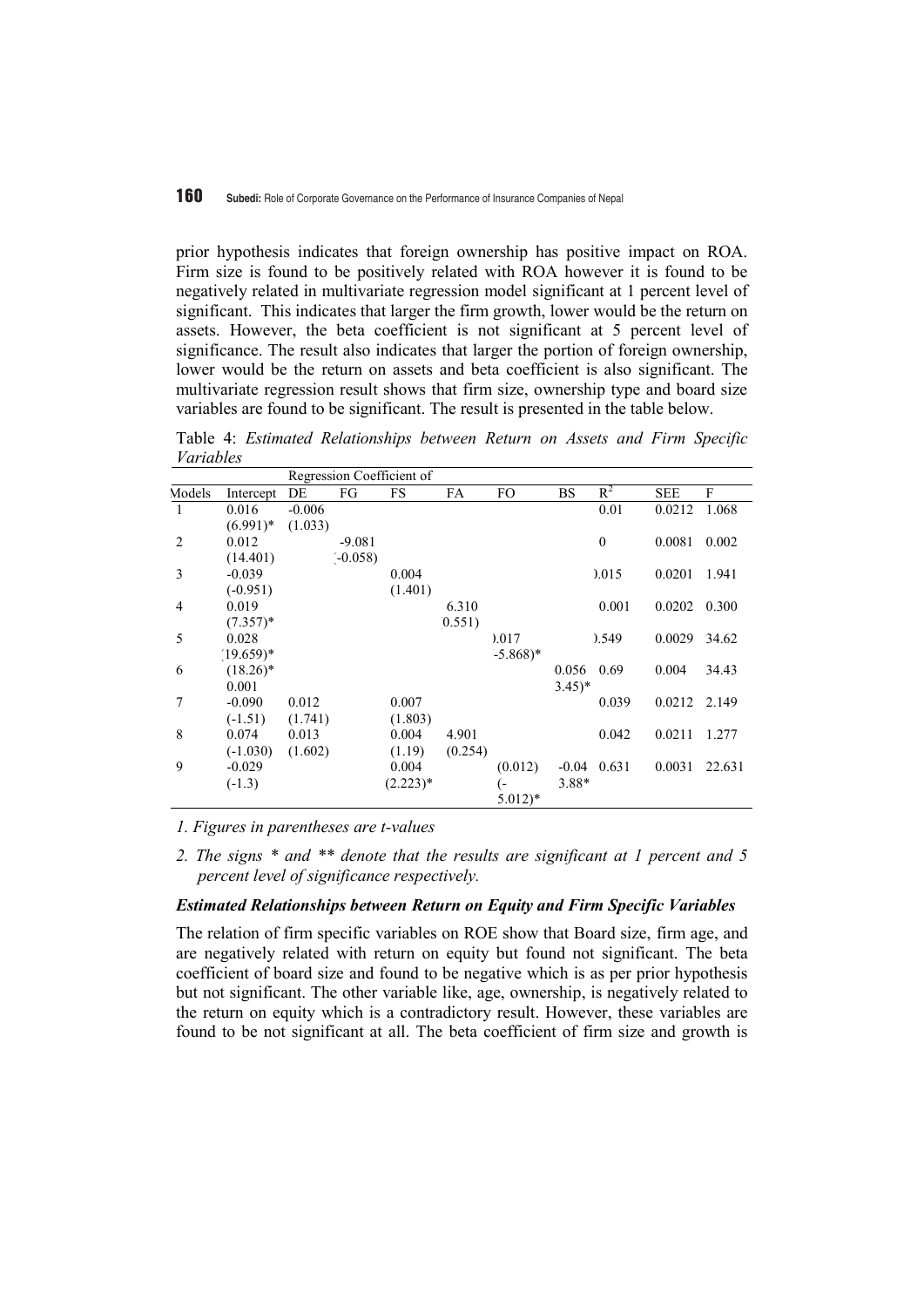positively related with ROE which is as per the prior hypothesis but not found to be significant at 1 percent level.

The beta coefficient of debt to equity and firm ownership is found to be negatively related with return on equity at 1 percent level of significant. This result is as per the prior hypothesis. The negative relation indicates that higher the debt to equity lower will be the return on equity and vice versa. The beta coefficient of foreign ownership variable is also found to be positively related with ROE indicating foreign owner companies have the positive impact on ROE

Table 5: *Estimated Relationships between Return on Equity and Firm Specific Variables*

|                | Regression Coefficient of |                        |                              |          |                  |                        |                     |       |            |             |
|----------------|---------------------------|------------------------|------------------------------|----------|------------------|------------------------|---------------------|-------|------------|-------------|
| Models         | Intercept                 | $\rm{DE}$              | ${\mathcal{F}}{\mathcal{G}}$ | FS       | $_{\rm BS}$      | FA                     | FO                  | $R^2$ | <b>SEE</b> | $\mathbf F$ |
| $\mathbf{1}$   | 0.0745                    | $-0.210$               |                              |          |                  |                        |                     | 0.229 | 0.1196     | 35.012      |
|                | $(5.406)*$                | $(6.06)^*$             |                              |          |                  |                        |                     |       |            |             |
| $\overline{2}$ | 0.1119                    |                        | 0.038                        |          |                  |                        |                     | 0.014 | 0.1411     | 1.202       |
|                | $(6.340)*$                |                        | $\overline{(-)}$             |          |                  |                        |                     |       |            |             |
|                |                           |                        | 1.101)                       |          |                  |                        |                     |       |            |             |
| 3              | 0.406                     |                        |                              | 0.019    |                  |                        |                     | .003  | 0.2300     | 0.351       |
|                | (0.891)                   |                        |                              | $-0.612$ |                  |                        |                     |       |            |             |
| $\overline{4}$ | 0.239                     |                        |                              |          | $-0.017$         |                        |                     | 0.008 | 0.2299     | 0.101       |
|                | $(2.299)*$                |                        |                              |          | $\overline{(-)}$ |                        |                     |       |            |             |
|                |                           |                        |                              |          | 0.989            |                        |                     |       |            |             |
| 5              | 0.201                     |                        |                              |          |                  | $-0.002$               |                     | 0.029 | 0.2301     | 3.671       |
|                | $(6.798)*$                |                        |                              |          |                  | $(-1.198)$             |                     |       |            |             |
| 6              | 0.324                     |                        |                              |          |                  |                        | 0.271               | 0.634 | 0.0042     | 48.251      |
|                | (18.91)                   |                        |                              |          |                  |                        | $\overline{(-)}$    |       |            |             |
|                |                           |                        |                              |          |                  |                        | $6.94$ <sup>*</sup> |       |            |             |
| $\overline{7}$ | 0.069                     | $-0.223$               | 0.031                        |          |                  |                        |                     | 0.305 | 0.1198     | 17.669      |
|                | $(3.800)*$                | $(5.804)*$             | $\left( -\right)$            |          |                  |                        |                     |       |            |             |
|                |                           |                        | 0.809)                       |          |                  |                        |                     |       |            |             |
| 8              | 0.156                     |                        | 0.038                        |          | $-0.005$         |                        |                     | 0.017 | 0.1453     | 0.692       |
|                | (1.968)                   |                        | (-                           |          | $(-0.46)$        |                        |                     |       |            |             |
|                |                           |                        | 1.069)                       |          |                  |                        |                     |       |            |             |
| 9              | 0.329                     |                        | 0.007                        |          |                  |                        | 0.27                | 0.635 | 0.0449     | 23.295      |
|                | (17.471)                  |                        | <sub>(-</sub>                |          |                  |                        | $\overline{(-)}$    |       |            |             |
| 10             | 0.129                     | $-0.29$                | 0.189<br>0.031               |          |                  |                        | $6.71)*$            | 0.308 | 0.11198    | 12.016      |
|                |                           |                        |                              |          |                  |                        |                     |       |            |             |
|                | (1.658)                   | $(5.821)^*$            | $(-0.9)$                     |          |                  |                        |                     |       |            |             |
| 11             | 0.179<br>(1.781)          | $-0.192$<br>$(3.610)*$ | 0.039                        |          |                  | $-0.001$<br>$(-0.951)$ |                     | 0.318 | 0.1221     | 9.031       |
|                |                           |                        | <sub>(-</sub>                |          |                  |                        |                     |       |            |             |
|                |                           |                        | 0.951)                       |          |                  |                        |                     |       |            |             |

*1. Figures in parentheses are t-values* 

*2. The signs \* and \*\* denote that the results are significant at 1 percent and 5 percent level of significance respectively.*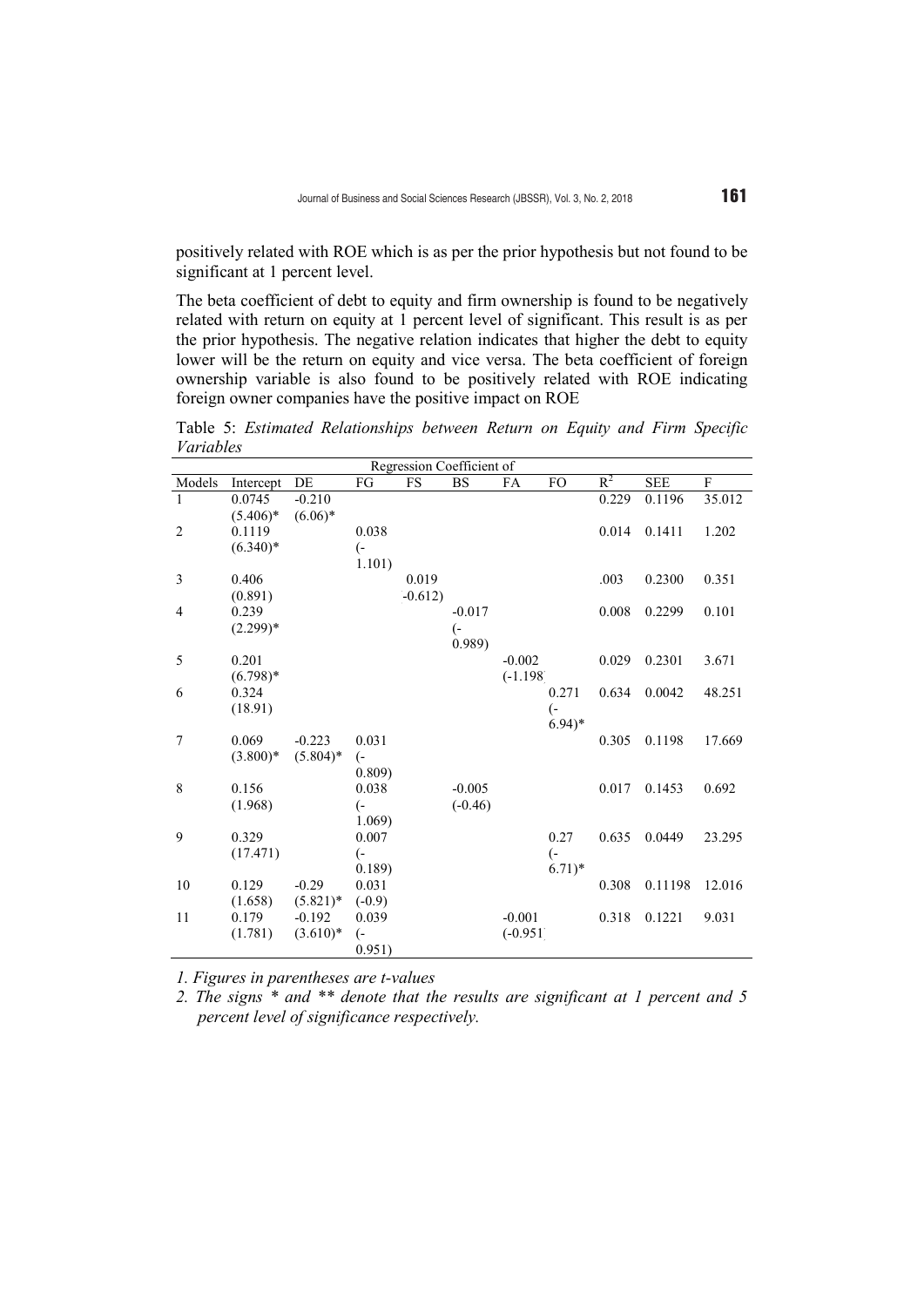#### **4. Concluding Remarks**

This paper aimed at role of corporate governance on the financial performance of Nepalese insurance sector. The study used secondary data from 2009/10 to 2016/17 comprising of 7 insurance company that include 8 non-life leading to 15 sample companies with 135 firm year observation using convenient sampling technique. The study used descriptive cum analytical research design with regression analysis to see the causal relationship among the variables. The study concludes that corporate governance affects the firm performance in Nepalese insurance sector. Board size has a negative impact on ROA while firm size and firm ownership have a positive impact on ROA and ROE. The variable debt to equity has the negative and significant impact on ROE respectively. The finding of the study is useful at policy level for further improvement of insurance industry in practicing good governance. The result finds that increased in the frequency of board meeting help to resolve the timely settlement of the problem and increased the efficiency of the Nepalese insurance industry. Efficient and effective system helps to maintain the proper. The study can be further carried out with inclusion of the other corporate governance variables like independent director, board composition, number of audit meeting, leverage, and ownership structure. Further board and CEO qualification, experience, frequency of audit meetings were not considered in the study. Comparative corporate governance can also be carried out between life and non- life insurance company.

#### **References**

- Awan, S.H., & Khan, A. (2012). Effect of board composition on firm performance: A case of Pakistani listed company. *Interdisciplinary Journal of Contemporary Research in Business*, 853-866.
- B. K. A., Mahato, A., Thapa, S., Rai, A., & Devkota, N. (2019). Achieving Nepal's sustainable development goals (SDGs) by effective compliance of corporate governance. *Quest Journal of Management and Social Sciences*, *1*(1), 50-72.
- Blair, M. (1995). *Ownership and control: Rethinking corporate governance for the twenty first century.* Washington: Brooking Institution.
- Chaanti, R. (1985). Corporate board size composition and corporate and corporate failure in the Retailing industry. *Journal of Management Studies*, 22, 400-416.
- Fama, E. F., & Jensen, M. C. (1983). Agency problems and residual claims. *The journal of law and Economics*, *26*(2), 327-349.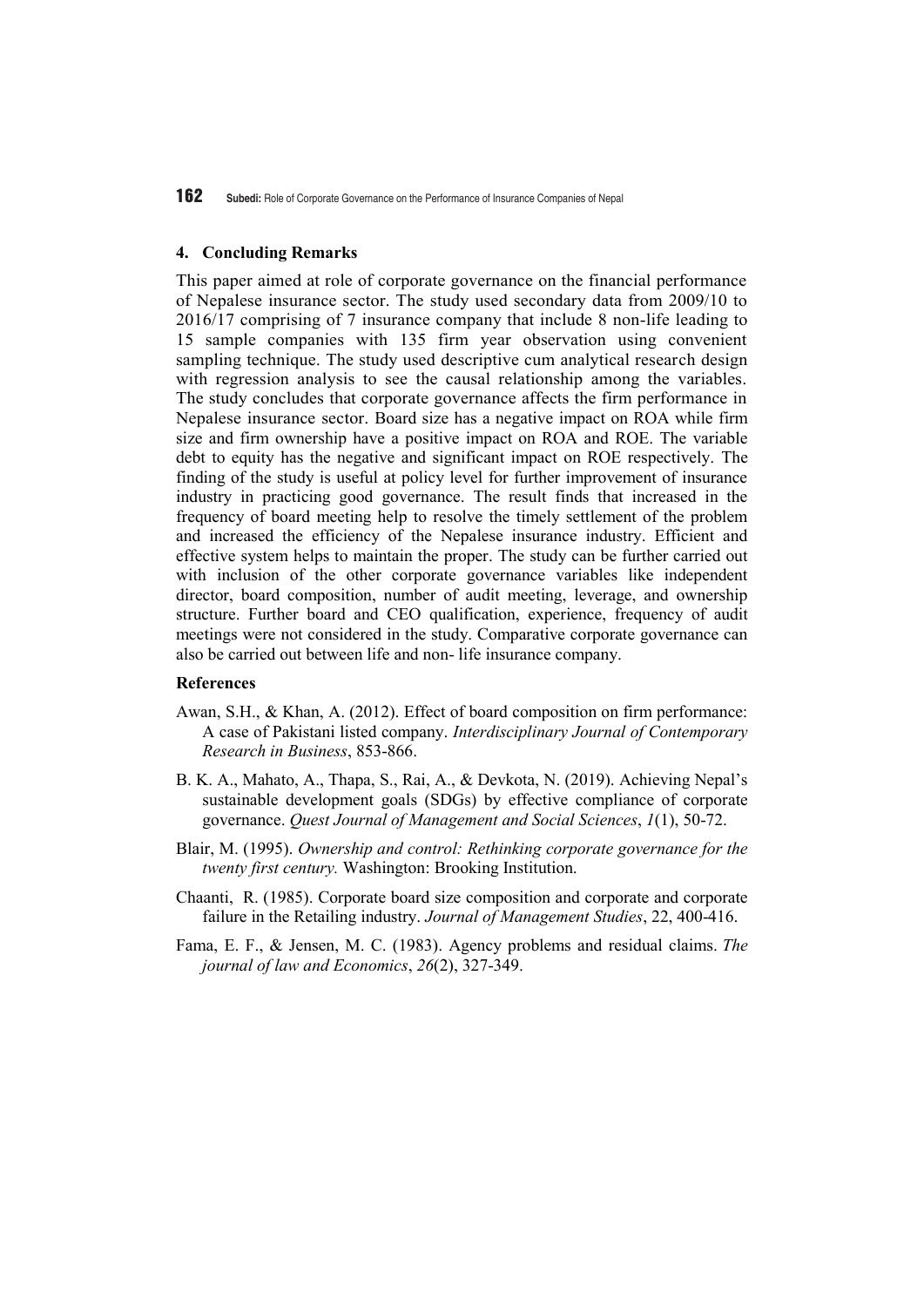- Ghosh, A. (1998). *Does accounting base performance really improve following corporate acquisions?* New York, USA: ZIckling School of Business, Baruch College (CUNY).
- Görg, H., & Greenaway, D. (2004). Much ado about nothing? Do domestic firms really benefit from foreign direct investment?. *The World Bank Research Observer*, *19*(2), 171-197.
- Hart, O. (1995). Corporate governance: some theory and implications. *The economic journal*, *105*(430), 678-689.
- Investopedia, L. L. C. (2018). Jnvestopedia. Retrieved from https.
- Jensen, M. C., & Meckling W. H. (1976). Theory of firms, managerial behaviors, agency costs and ownership structure. *Journal of Financial Economics*, 305- 306.
- Maharjan, R. (2017). *The effect of corporate governance on financial performance of insurance companies in Nepal.* Presented in international Conference on Business, Society and Governance, Emerging Management Paradigm, Feb, 26- 28.
- Mehran, H. (1995). Executive compensation structure, ownership, and firm performance. *Journal of financial economics*, *38*(2), 163-184.
- Pradhan, R.S., & Adhikari, S.N. (2009). Corporate governance and firm performance. *Management Review.*
- Ratios, R. (2013). Return On Equity (ROE). *Retrieved*, *8*(8), 2013.
- Ruin, J. E. (2001). *Essentials of corporate management.* Kuala Lumpur: Malaysian Institute of Corporate governance (MICG).
- Shah, S.Z., Butt, S.A., & Saeed, M. M. (2011). Ownership structure and performance of firms: Empirical evidence from an emerging market. *Financial Journal of Business Management*, *5*(*2*), 515-523.
- Silva, J. L. (1993). Effects of pressure on large multimeric proteins and viruses. In *High Pressure Chemistry, Biochemistry and Materials Science* (pp. 561- 578). Springer, Dordrecht.
- Syriopoulos, T., & Tsatsaronis, M. (2011). The corporate governance model of the shipping firms: financial performance implications. *Maritime Policy & Management*, *38*(6), 585-604.